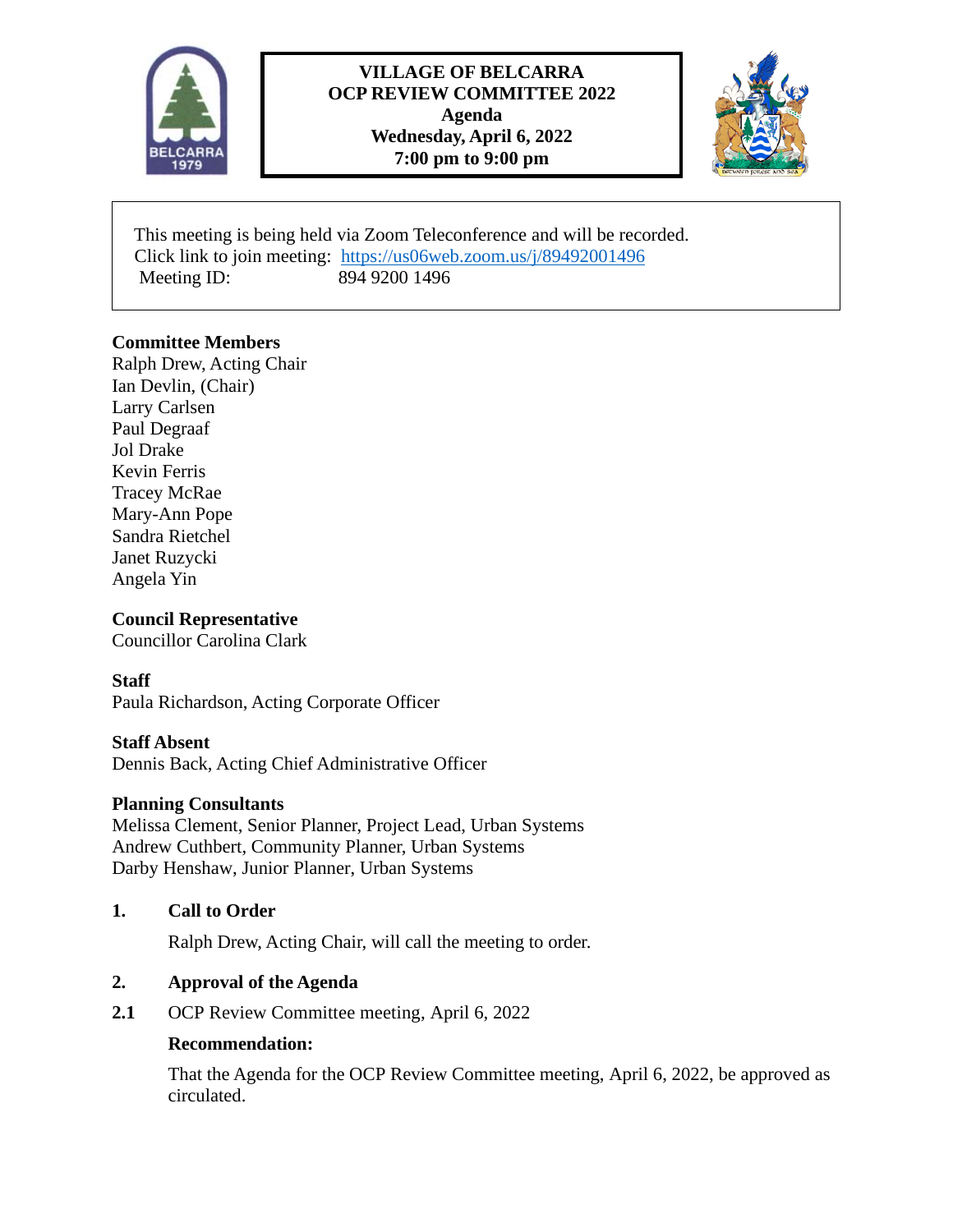#### **3. Adoption of the Minutes**

**3.1** OCP Review Committee Meeting, March 2, 2022

#### **Recommendation:**

That the Minutes of the OCP Review Committee meeting held March 2, 2022, be approved.

## **4. Stakeholder Engagement Update**

• Urban Systems to provide an update on stakeholder engagement.

## **5. Community Survey Results**

• Urban Systems to present the results of the Community Survey.

## **6. Virtual Open House Feedback**

• Urban Systems to summarize feedback collected during the Virtual Open House.

## **7. Research Teams Presentations**

• OCP Review Committee Members to present their findings on topics related to Environment and Climate Change.

## **8. Next Steps**

• Urban Systems to outline next steps and assign new research topics.

#### **9. Questions / Comments**

#### **10. Adjournment**

**Next meeting date: Wednesday, May 4, 2022 7:00 pm – 9:00 pm on Zoom**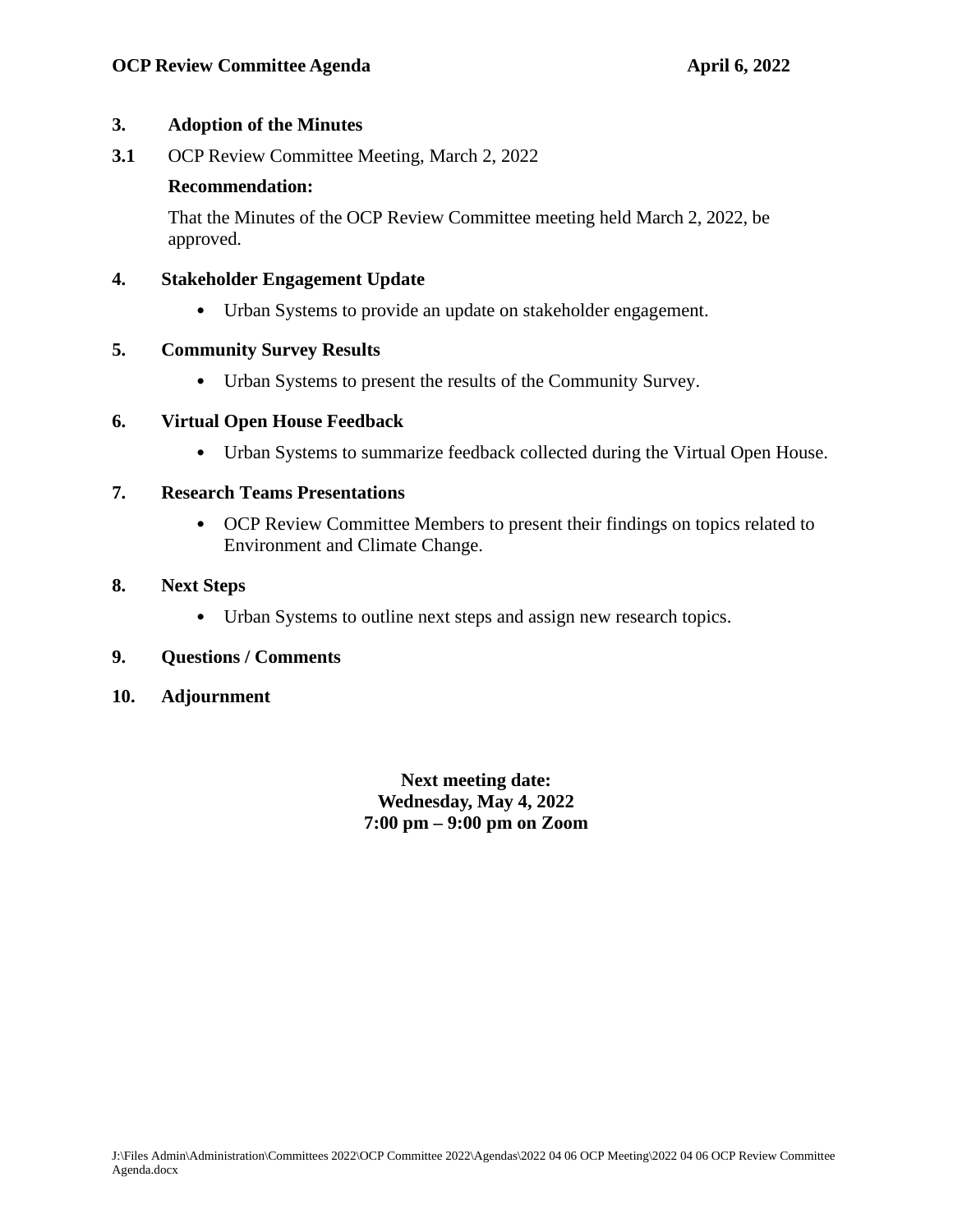

# **VILLAGE OF BELCARRA OCP REVIEW COMMITTEE 2022 Minutes March 2, 2022**



This meeting was held via Zoom Teleconference and was recorded.

## **Members in Attendance**

Ian Devlin, Chair Ralph Drew, Vice Chair Larry Carlsen Jol Drake Kevin Ferris Tracey McRae Mary-Ann Pope Sandra Rietchel Janet Ruzycki Angela Yin

## **Member Absent**

Paul Degraaf

## **Council in Attendance**

Councillor Carolina Clark

#### **Staff in Attendance**

Lorna Dysart, Chief Administrative Officer Paula Richardson, Municipal Coordinator (departed at 7:06 pm)

#### **Also in Attendance**

Melissa Clement, Senior Planner, Project Lead, Urban Systems Andrew Cuthbert, Community Planner, Urban Systems Anna Sokolowski, Junior Community Planner, Urban Systems (Minute Taker)

#### **1. Call to Order**

Ian Devlin, Chair, called the meeting to order at 7:03 pm.

#### **2. Approval of the Agenda**

**2.1** OCP Review Committee meeting, March 2, 2022

#### **It was moved and seconded:**

That the Agenda for the OCP Review Committee meeting, March 2, 2022, be approved as circulated.

## **CARRIED**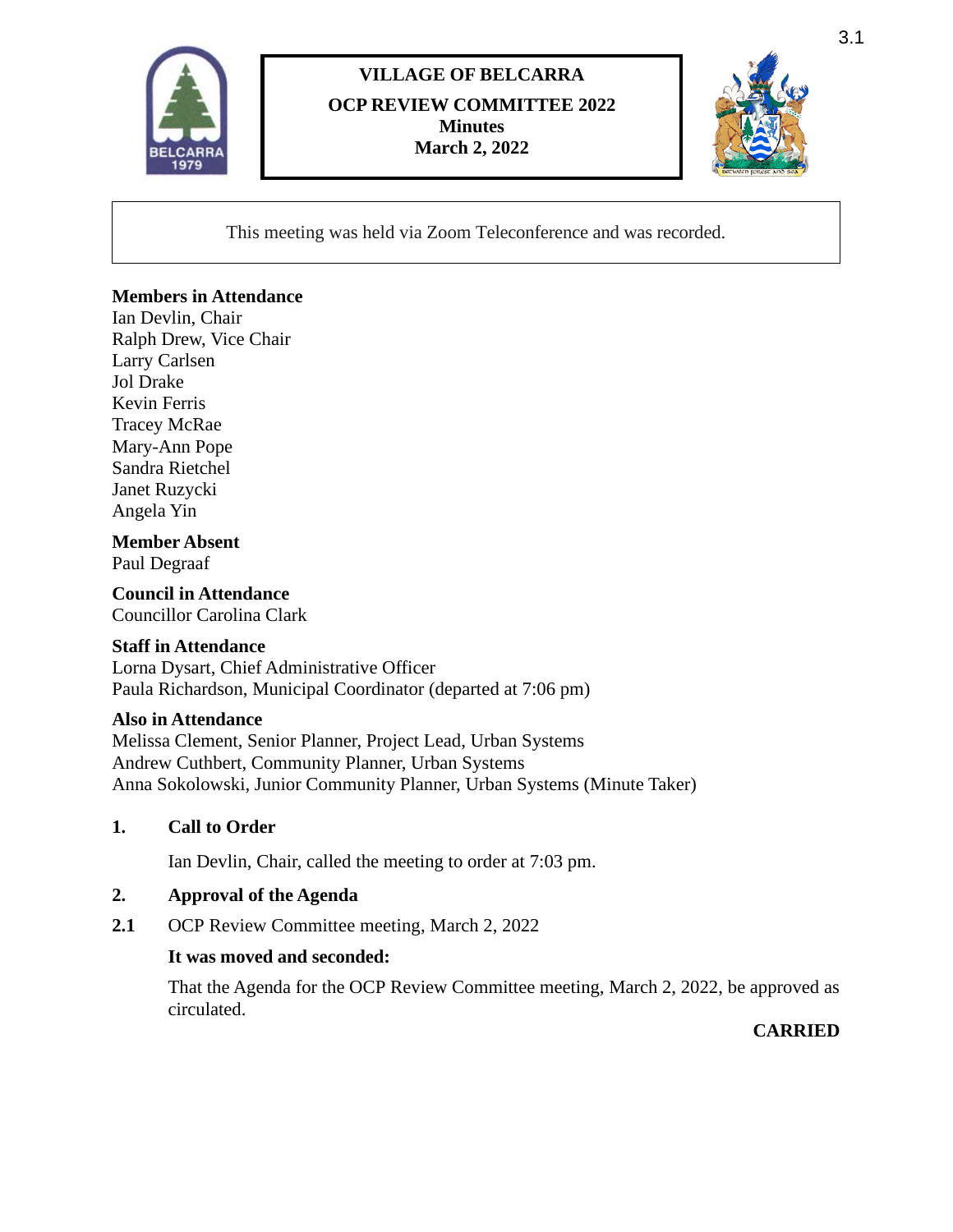## **3. Adoption of the Minutes**

**3.1** OCP Review Committee Meeting, January 26, 2022

## **It was moved and seconded:**

That the Minutes of the OCP Review Committee meeting held January 26, 2022, be approved.

## **CARRIED**

## **4. Official Community Plan 101 Presentation**

Urban Systems outlined the presentation. The Committee queried with regard to the typical timeframe of an OCP. It was noted that the timeframe varies by community. It is good to update every 5 years but 5-10 years is more common. An update may be driven by response to change in the community.

## **5. Existing OCP Discussion**

Urban Systems facilitated this discussion via Mural Boards. Topics included:

- What do you like about the existing OCP and what you would like to change?
- What is the first thing you would change?

Comments included:

- There is tremendous room for improvement in the implementation section of the OCP.
- It will be important to get the vision and big goals right. This will be discussed during the Open House on March 10, 2022.
- It is important to include all stakeholders in the planning process (Tsleil-Waututh Nation, residents, recreationists, scuba divers, etc.)
- OCP's today are much more visual than they used to be. This OCP will include photographs, graphics, maps, illustrations.
- The importance of trails and pathways in social interaction and bringing the community together.

#### **6. Describing the Community Character of Belcarra**

Urban Systems provided a presentation regarding Belcarra Community Character and what detracts from Community Character.

## **7. Visioning and Goal Setting Exercise**

Urban System facilitated this discussion via Mural Boards. Topics included:

- What three words would you use to describe Belcarra today?
- In 20 years, Belcarra will be...
- What emerging priorities should Belcarra be planning for?
- Is there a goal we should consider including in the OCP?

Comments – Additions to the Mural Boards:

• A unique, semi-rural waterfront community that continues to be financially sustainable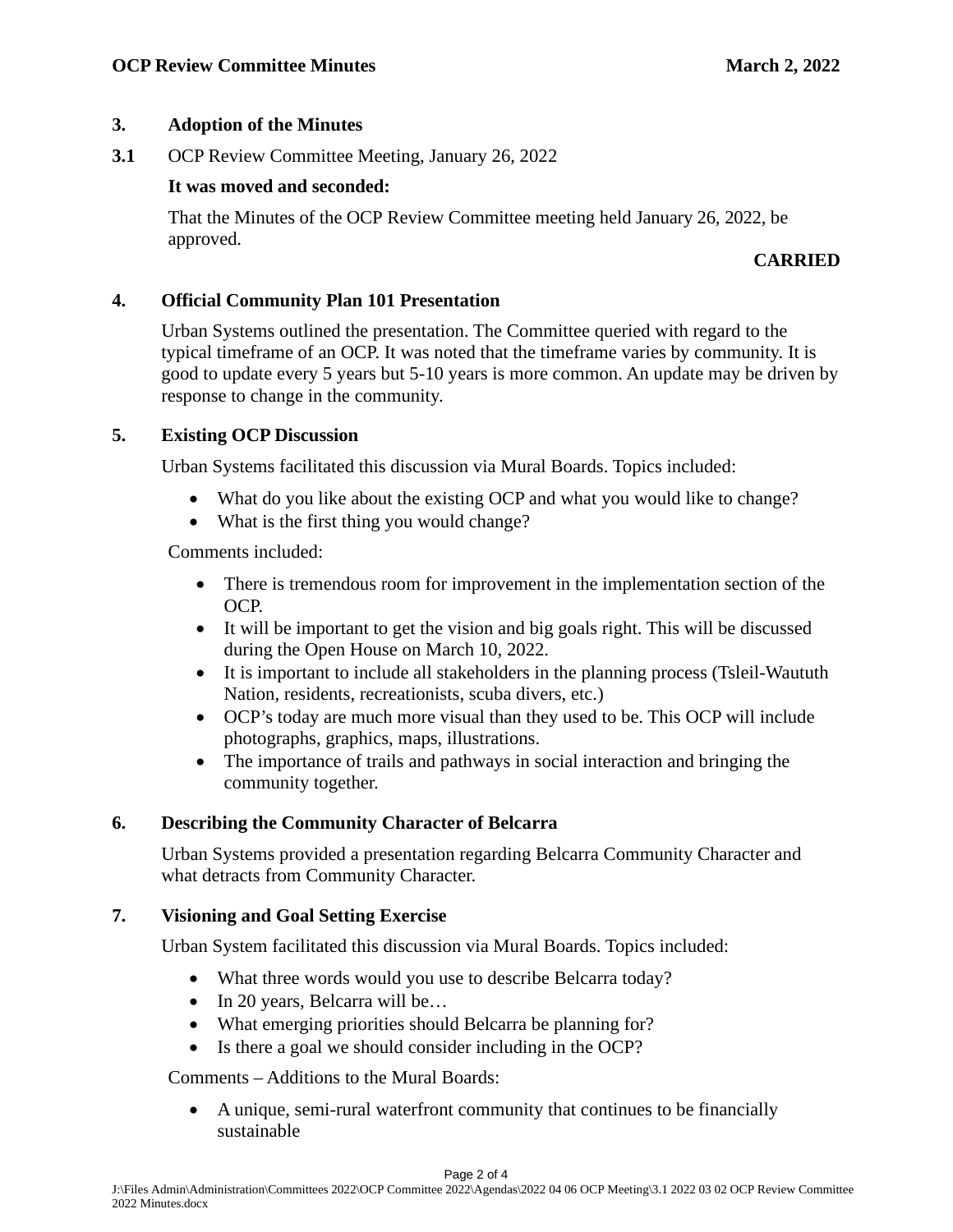- Municipal Hall issue people want more community infrastructure / amenities but do not want expenditures associated with them
- Acknowledge there are limitations with what the OCP can accomplish. Belcarra is a small community and cannot do everything. It will be important to identify and set priorities.
- Pursue partnership opportunities
- Important to have more community engagement and build awareness around the environmental systems around us (e.g., on invasive species, habitat)

## **8. Communication and Engagement Update**

Committee members queried with regard to who may fill out the survey. It was noted that any member of the community, past or present, including family members, may complete the survey. It was noted that just under 60 people have completed the survey so far. The survey will also be advertised on posters for the Open House, posted at bus stops and on the website.

Discussion ensued with regard to the Committee role with respect to the Open House. It was noted that Ian Devlin was invited to give a welcome as Chair of the Committee. Andrew Cuthbert will go over role of Committee. Committee members are welcome to attend but must do so as residents. It is important to ensure everyone has an equal opportunity to speak.

Committee members queried with regard to any additions to the list of stakeholders (e.g., Evangelical Laymen's Church (ELC) landowner). It was noted that ELC is a stakeholder in the community but has not been identified as distinct from any other landowner. The OCP cannot plan for any privately owned land only provide a policy framework for potential future development.

It was noted that the Open House structure will be similar to the committee meeting held on March 2, 2022.

#### **9. Next Steps**

- OCP Review Committee Research Teams
- The theme this month: Environment and Climate Change Wildfire Safety, Environmental Integrity, Habitat Restoration and Invasive Species, Climate Change and Emission Reduction Strategies.
- Committee members have been randomly assigned into 3 teams. A spokesperson from each group will make a presentation on the topic. This will be followed by a larger group discussion.

#### **10. Questions / Comments**

- Chair Ian Devlin will be absent for the next meeting, Vice Chair Ralph Drew will take over as Chair for the meeting scheduled for April 6, 2022
- Concern was noted regarding the virtual format of the Open House being less conducive to good dialog. The survey provides big ideas for Belcarra but it would be helpful to discuss specifics (e.g., financial sustainability, tax management) in greater detail with ideas of how these objectives may be accomplished.